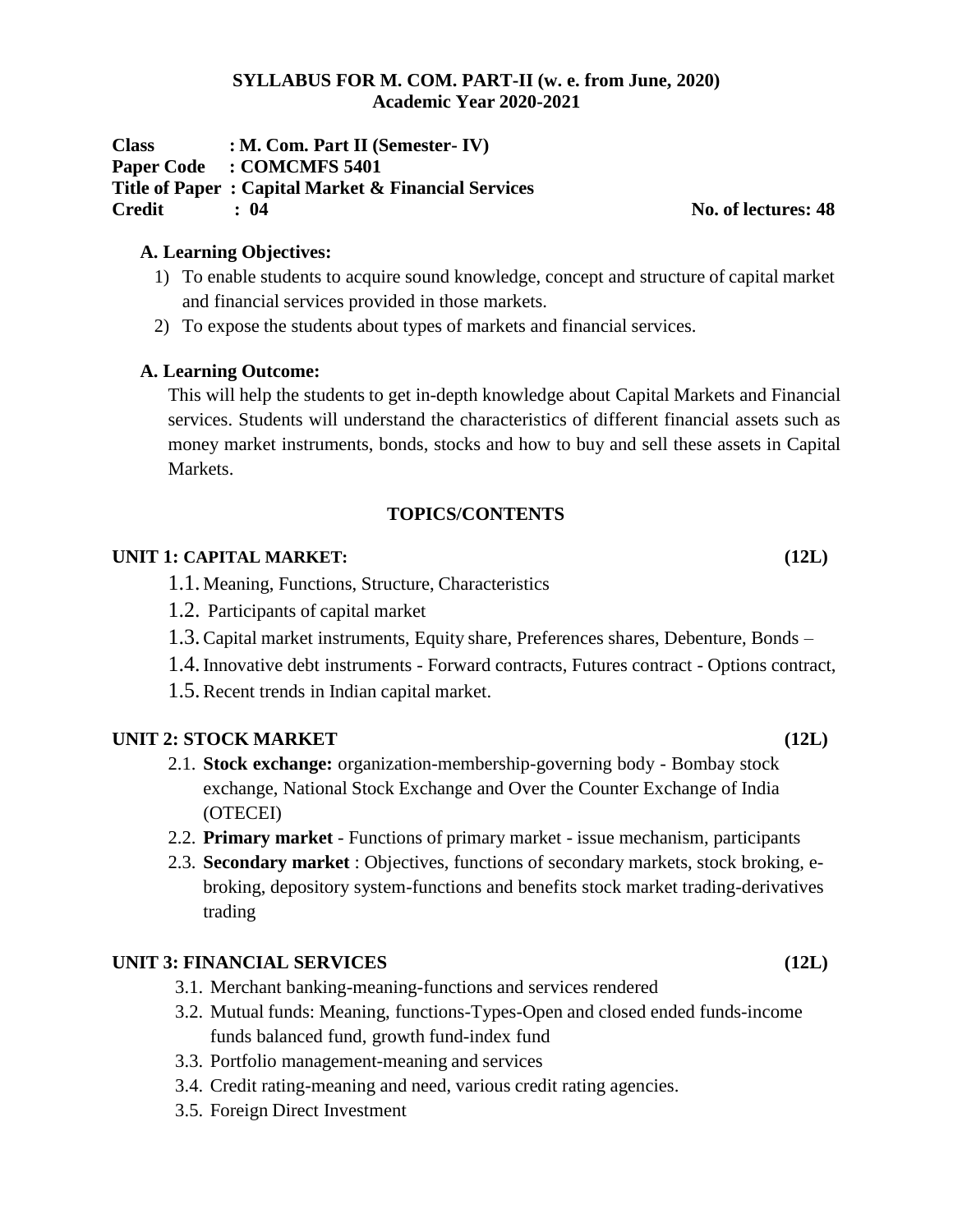# **UNIT 4: REGULATORY FRAMEWORK FOR FINANCIAL SERVICES (12L)**

- 4.1. Role of RBI Role of SEBI -Role of FEMA
- 4.2. Background, Establishment, functions, powers, achievements and Regulatory aspects
- 4.3. Provisions of Companies Act 2013
- 4.4. Ethical issues of Financial services
- 4.5. Recent changes & emerging trends

### **References:**

- 1. M.Y. Khan: Indian financial system-Tata Macgraw Hill Publishing Co. Ltd.
- 2. Frank J.Fabozzi & Franco Modigliani : Capital markets institutions and instruments Prentice Hall of India, New Delhi
- 3. S. Suryanarayanan & V. varadarajan, SEBI Practice Manual, Taxman Allied Services PvtLtd., New Delhi – 110 002.
- 4. Fredric Mishkin and Stanley Eakins, Financial Markets and Institutions, Pearson Prentice Hall,Boston san Francisco, New York.
- 5. ICSI Study Material on Capital Market and Security Laws , Module 2, Print by Aarushi graphics, New Delhi.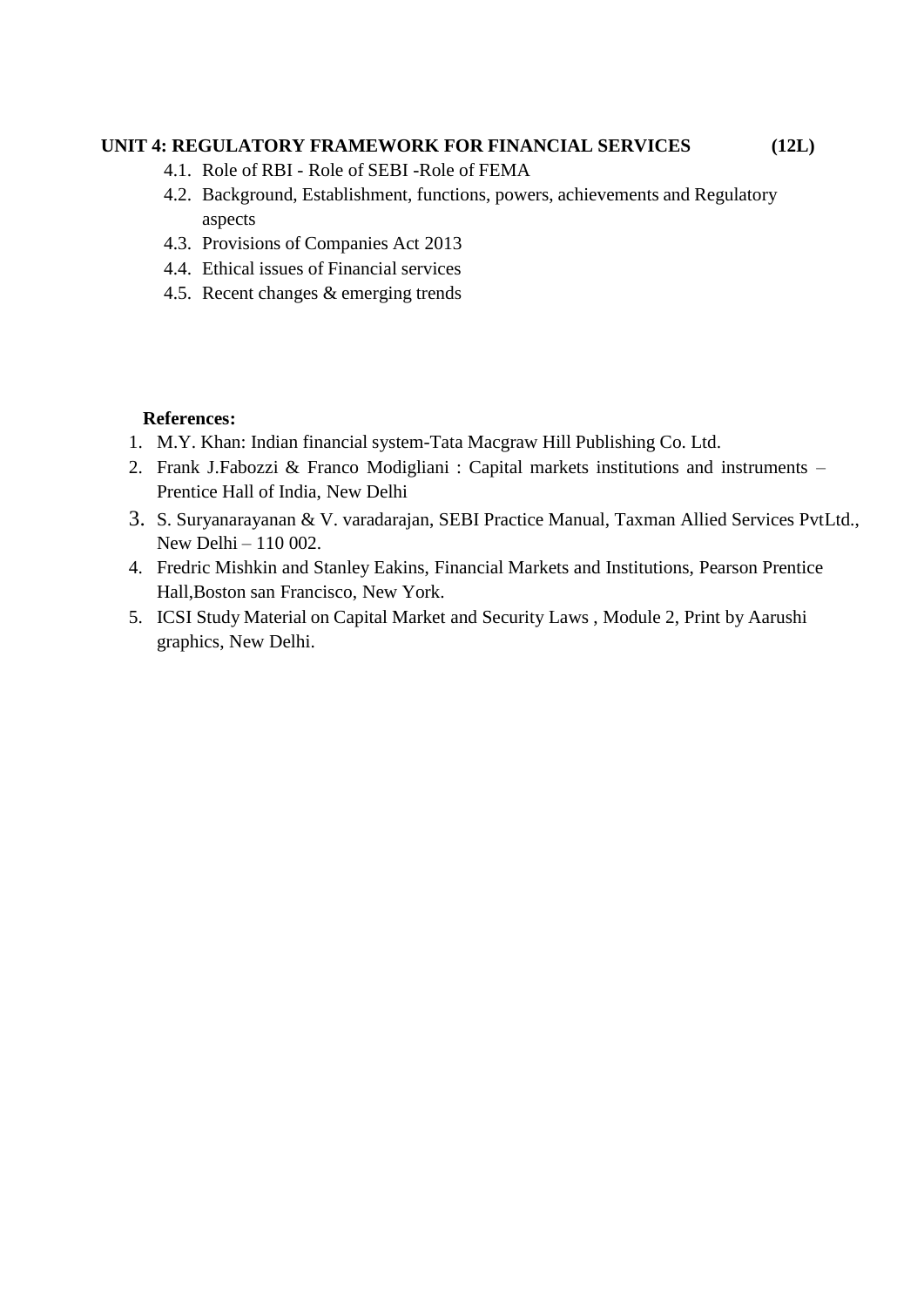# **Class: M.Com. II (Semester – IV) Paper Code: COMIEE5402 Title of Paper: Industrial Economic Environment Credit: 3 Credits No. of lectures: 48**

# **Objectives of the Course:**

1. To understand the basic concepts of Industrial Finance.

2. To study the Industrial growth and Industrial policies in India.

3. To provide knowledge of various Industrialization and Environmental issues.

4. To study the impact of Labour Reforms on Industries.

#### **Course outcome:**

This course will understand the basic concepts of Industrial Finance. It will develop awareness regarding

various industrial and environmental issues in India. It will provide special knowledge of industrial

growth and industrial policies in India. The students can understand the impact of labour reforms on Industries.

| Unit                    | <b>Contents</b>                                                     | <b>Total</b>    |
|-------------------------|---------------------------------------------------------------------|-----------------|
| No.                     |                                                                     | <b>Lectures</b> |
|                         |                                                                     | (48)            |
| $\mathbf{1}$            | <b>Industrial Finance &amp; Investment in India</b>                 | 10              |
|                         | 1.1 Meaning, Concept & functions of Industrial Finance              |                 |
|                         | 1.2 Source of Industrial finance-Internal and External              |                 |
|                         | 1.3 Industrial Investment in India                                  |                 |
|                         | 1.4 Problems of Industrial finance                                  |                 |
|                         |                                                                     |                 |
| $\overline{2}$          | <b>Industrialization in India and Industrial Growth and Pattern</b> | 16              |
|                         | 2.1 Classification of Industrial in India                           |                 |
|                         | 2.2 Knowledge based Industry- IT, Software, Consultancy - Major     |                 |
|                         | issues and Prospectus                                               |                 |
|                         | 2.3 Start-Up India-Overview                                         |                 |
|                         | 2.4 Stand-Up India- features and working                            |                 |
|                         | 2.5 Multinational Corporations-Role and Performance                 |                 |
|                         |                                                                     |                 |
| $\overline{\mathbf{3}}$ | <b>Industrialization and Environmental Issues</b>                   | 12              |
|                         | 3.1 Industrial Development and Environmental Problems               |                 |
|                         | 3.2 Environmental Management of Industrial Wastes                   |                 |
|                         | 3.3 Environmental Policy and Regulations                            |                 |
|                         |                                                                     |                 |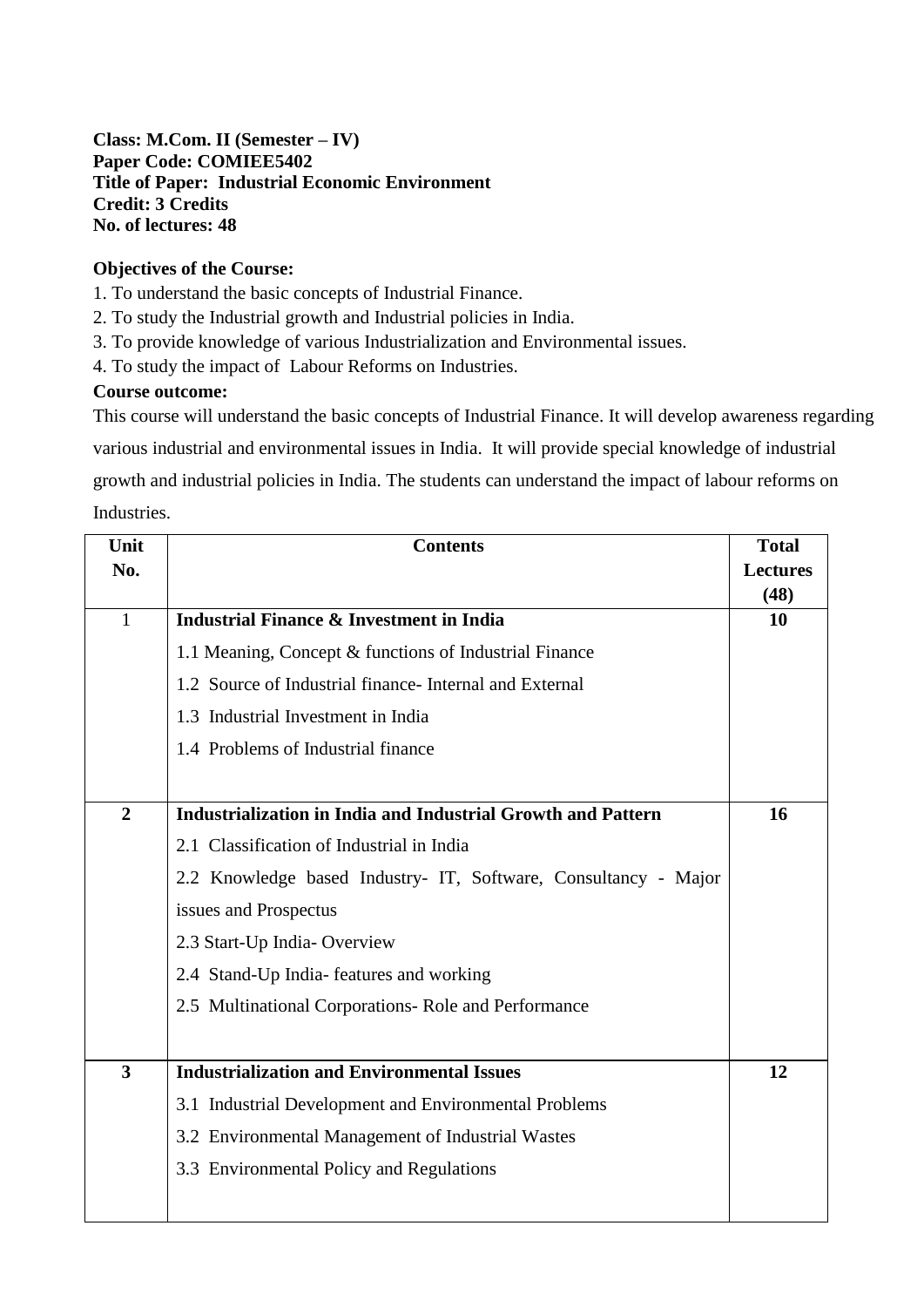| 4 | <b>Industrial Relations and Labour Reforms</b> | 10 |
|---|------------------------------------------------|----|
|   | 4.1 Industrial Disputes- Causes & Solutions    |    |
|   | 4.2 Industrial Relations code bill-2019        |    |
|   | 4.3 labour Policy Reforms in India             |    |
|   | <b>Total Periods/Lectures</b>                  | 48 |

# **Recommended Books:**

- 1. S. C. Kuchal Industrial Economy of India.
- 2. D. R. Gadgil Industrial Evolution in India, Oxford.1948
- 3. K. V. Sivayya and V.B.M. Das Indian Industrial Economy, Chand and Co, Ltd. New Delhi 1999.
- 4. S. C. Kunchal Major Industries in India, Chaitanya Publishing House, Allahabad.

5. Francis Cherunilam – Industrial Economics – Indian Perspective. Himalalyla Publishing House, Mumbai.1999

6. Wadilal Dagli – A profile of Indian Industry, Vora and Co. Mumbai

7. Dutt and Sunderam – Indian Economy, S. Chand and Co. 2008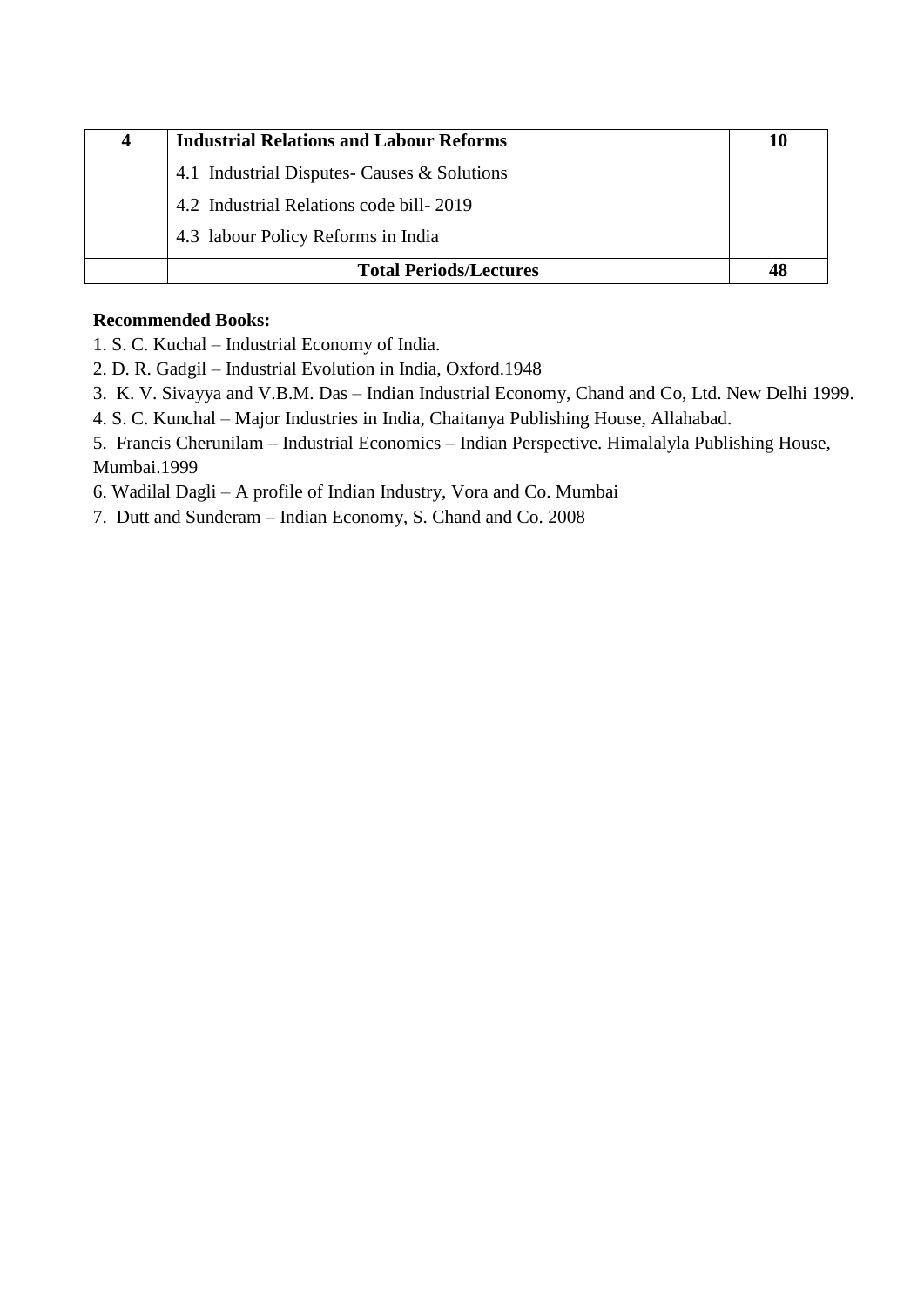# **Class : M. Com. Part II (Semester- IV) Title : RECENT ADVANCES IN ACCOUNTING, TAXATION & AUDITING Paper Code : COMRAATA5403 Paper : SPECIAL PAPER - VII Credit : 04 No. of lectures: 48**

#### **Learning Objectives:**

- To up-date and introduce the students with the latest developments in the field of accounting, auditing and taxation.
- To understand the process of accounting for government as well as non govt. organizations and also to know the accounting and auditing for corporate affairs.
- To inculcate the habit of referring to various periodicals and publications in the given subject, apart from text books and reference books

#### **Learning Outcome:**

This course will enable students about recent trends in accounting, auditing and taxation field. Course will also make them able to find out the frauds and errors which may occur in various sectors. It will also helpful to understand accounting and audit procedure for corporate affairs. This course also helpful to keep up-date the students and to develop their ability to observe latest business affairs

#### **CONTENTS**

#### **Unit 1: Recent Trends in Accounting: (12)**

- 1.1 Inflation Accounting: Introduction, Methods, Merits and Demerits.
- 1.2 Creative Accounting : Introduction, Meaning and Techniques
- 1.3 Forensic Accounting : Introduction, Meaning and Definitions and Uses
- 1.4 Lean Accounting : Introduction, Meaning and Definitions and Scope

#### **Unit 2: Recent Trends in Taxation: (12)**

- 2.1 Brief Introduction of Audit under GST -
- 2.2 Accounting and Taxation aspects of Carbon Credit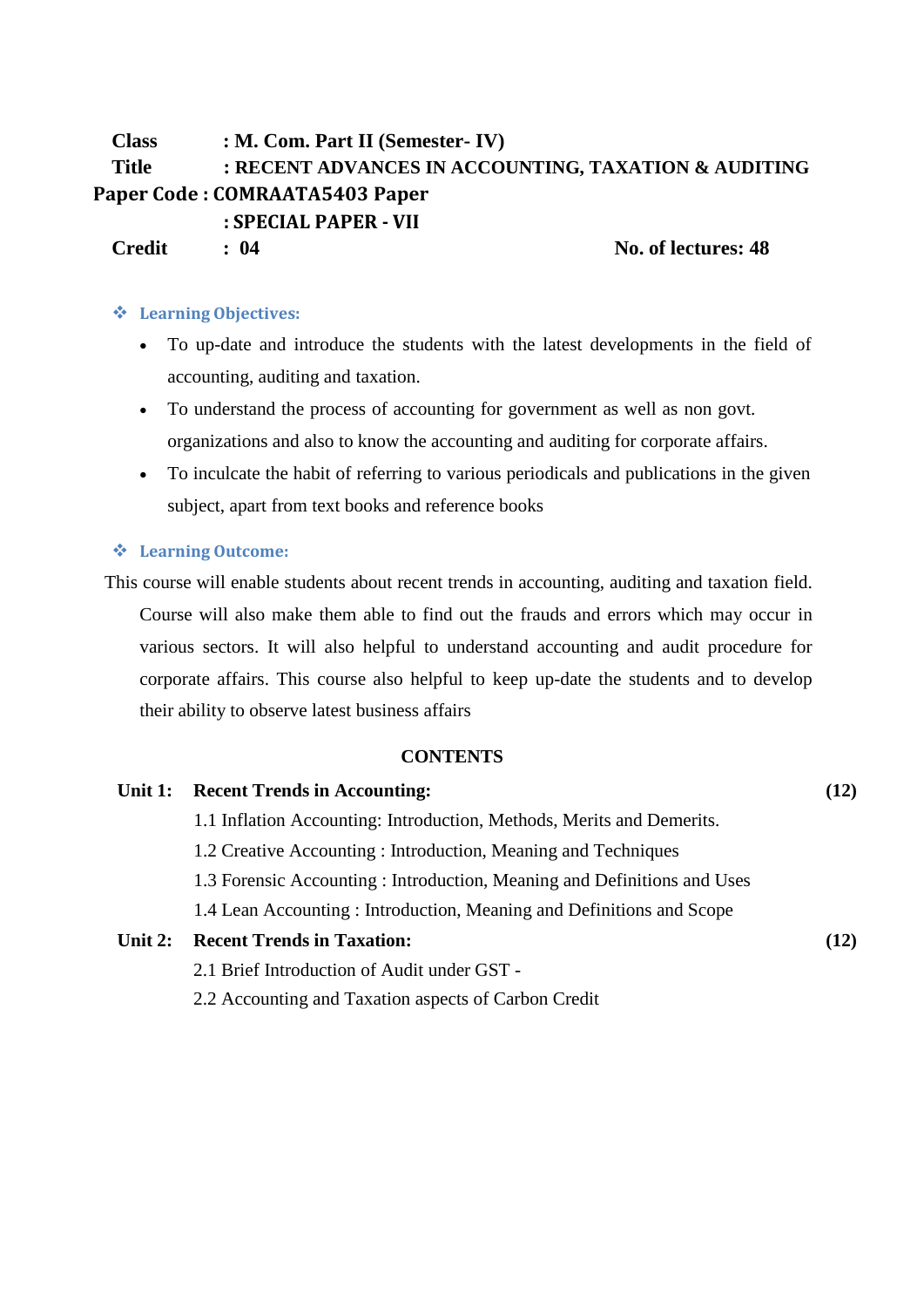# **Unit 3: Accounting for Government and Non Govt. Organizations: (12)**

- 3.1 Accounting for NGO Grants
- 3.2 Accounting for Local Self Governments
- 3.3 Introduction of accrual method for Government Accounting

# **Unit 4: Accounting and Auditing for Corporate Affairs: (10)**

- 4.1 Environmental Accounting: Meaning, Benefits and Scope and Importance.
- 4.2 Accounting for Human resources: Meaning, Scope,

Objectives andImportance

4.3 Corporate Governance Compliance by Companies &

Corporate SocialResponsibility

4.4 Green Auditing: Introduction, Scope, Importance,

#### **Recommended Books & Journals:**

- The Accounting World :- The ICFAI University Press
- The Chartered Accountant :- The ICAI New Delhi
- Management Accountant :- ICWA Kolkatta
- Journal of Accounting & Finance :- Accounting Research Foundation Jaipur
- Journal of Indian Accounting Association, Jaipur
- Spicer and Peglar: Practical Auditing.
- Kamal Gupta: Contemporary Auditing– Tata Mc Graw Hill.
- Auditing D.G. Prasuna ICFAI Press
- Mohan Bhatia Auditing in a computerized environment Tata Mc Graw Hill
- Recent Materials available on internet regarding various audits.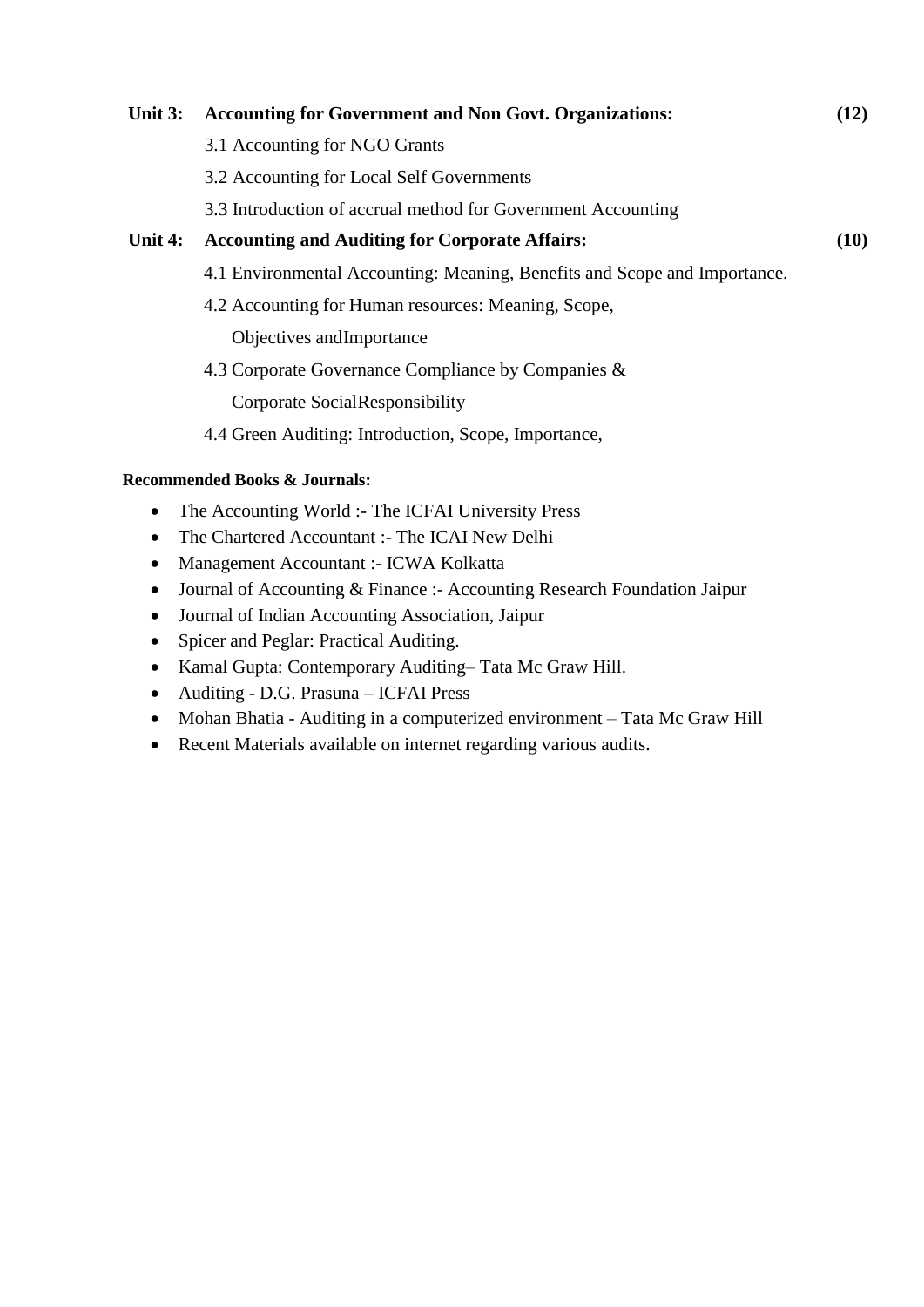**Class : M. Com. Part II (Semester- IV) Paper Code : COMPW5404**

**Paper : SPECIAL PAPER - VIII Title of Paper: PROJECT WORK Credit : 04 No. of lectures: 48**

# **Learning Objectives:**

- To develop research attitude of the students.
- To enrich the ability of research work among the students.
- To familiarize the students with the recent advancements in various businesses, industries etc.
- To inculcate the habit of referring to various periodicals and publications in the given subject, apart from text books and reference books.
- To develop the ability to read, understand, interpret and summarize various articles from newspapers, journals etc.

### **Learning Outcome:**

This will enable students to develop research attitude among them. It will also helpful to understand and enrich the ability of research work. This is a practical exposure to familiarize the students with the application of research methodology and inculcate the habit of referring to various research publications like articles, journals, reference books etc.

#### **Project Work in Accountancy and Taxation:**

In the light of exposure to different functional areas and research methodology at M.Com curriculum, the students have to collect the data relevant to their topic or problem, analyze the same methodologically, make intelligent observations and offer some practical suggestions. A student can select any topic relating to principles practices and procedures of **Accounting, Auditing, Taxation and Management Accounting.** Any topic from the syllabus of the papers studied at M Com. Part I or II under special paper Accountancy &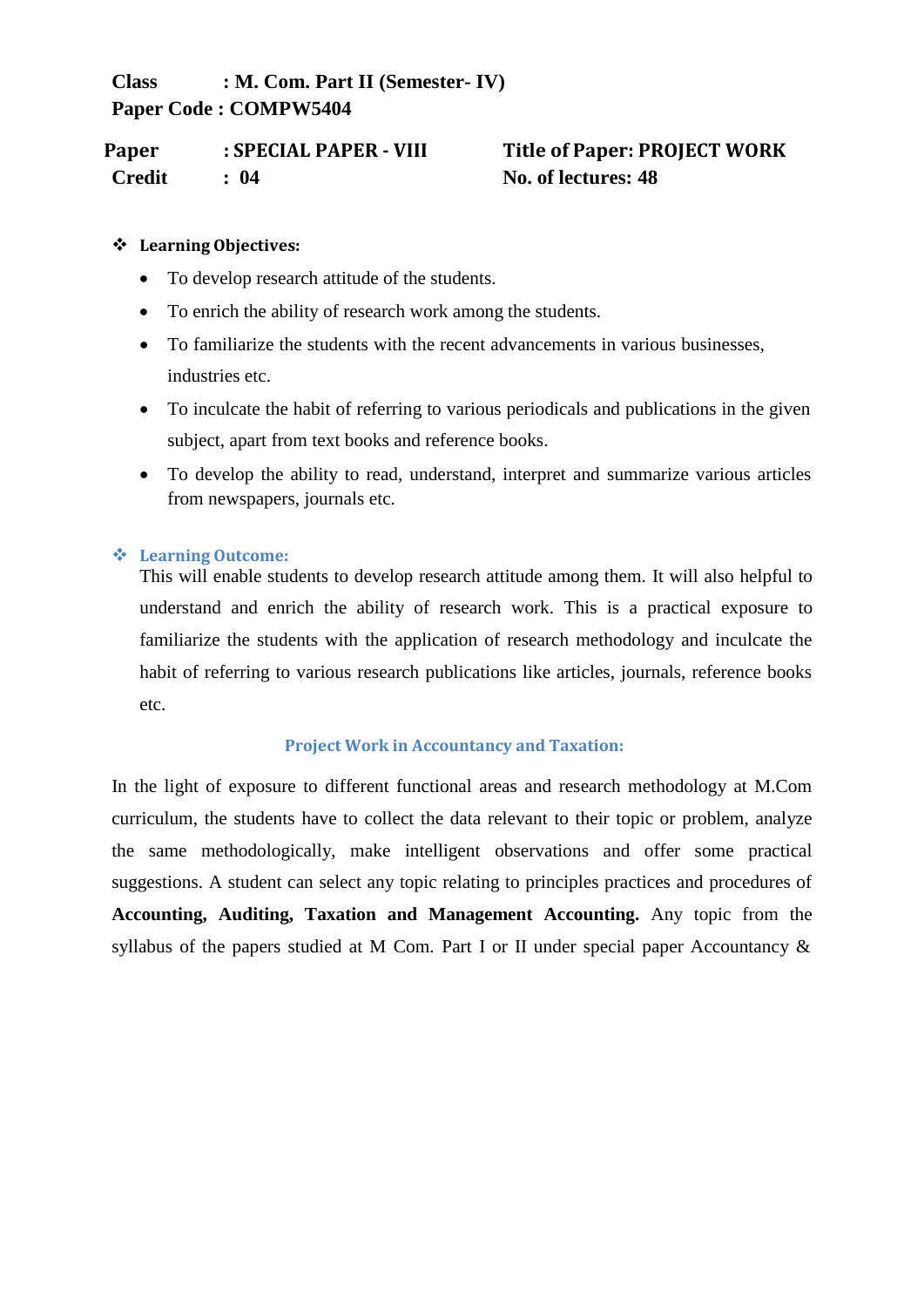Taxation can be of a use. Pick up any unit studied and try to connect it to commercial word around e.g. in taxation a student has studied taxation of a company, then he can select a topic Tax Planning of a particular company or a study of taxation of an educational institute. On this line following areas have been listed out for project work in Accountancy and Taxation.

- 1. Financial statement Analysis of
	- a. A Limited Company for 5 years
	- b. Five Companies of five different industries
	- c. Five companies of one industry e.g. Automobile, Engineering, and Textile etc.
	- d. Five banks from Private sector/Co-op. sector
- 2. Study of Working Capital Management of a large Company.
- 3. Study of Budgetary Control System of four Companies
- 4. Study of Management Information System of four Companies.
- 5. Valuation of Shares of 10 unlisted Companies.
- 6. A comparative study of Accounting System of Hotel industry Five Star, Three star, large Hotel and small Hotel.
- 7. Comparative study of Accounting of Hospitals from Private sector, Trust and Small Hospital.
- 8. Study of Accounting for Grants to school, college, institute etc.
- 9. Application of Inflation Accounting to a large Company's Balance Sheet.
- 10. A study of Application of Accounting Standards of five Companies.
- 11. Audit planning of five firms of Auditors.
- 12. A study internal Audit system of four companies.
- 13. A Study of Tax Planning of Ten assesses
- 14. Tax Planning regarding purchase of House Property.
- 15. Tax planning of Partnership Firm/ Limited Company.
- 16. A study of ten Export Oriented Units from Taxation point of view.
- 17. Financial viability of five Co-operative Sugar Factories.
- 18. Comparative Study of Taxable Income of Individuals and HUF
- 19. Problem of units paying Service Tax
- 20. Accounting for Tour and Travel business.
- 21. Comparative Study of Housing Loan Schemes of Banks and Financial Institutions.
- 22. Comparative Study of fee structure of Non-grant and Grant Educational Institutions.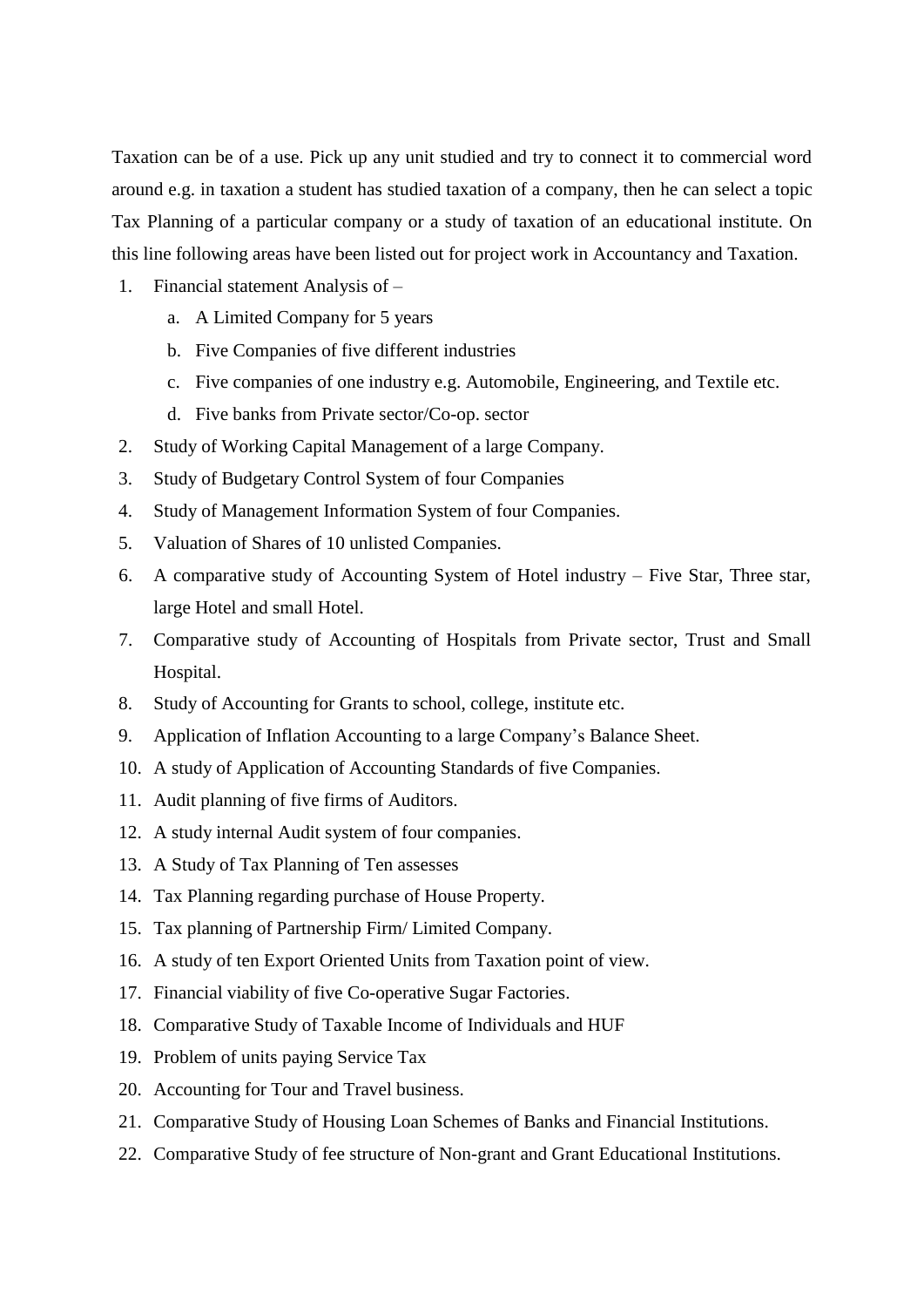- 23. A survey of shareholders regarding utility of Published Annual Accounts of Company.
- 24. Study of Investment Pattern of Individuals from Taxation point of view.
- 25. Ascertainment of Cost of Capital from Annual Accounts of five Companies.
- 26. A financial viability study of Sick Industrial Companies.
- 27. A study of Tax Audit Report of Non-Corporate and Corporate Assesses.
- 28. A study of Secretarial Audit Report of five companies.
- 29. A study of Government system Audit of Commercial Undertaking / Local bodies.
- 30. Commentary on Public Accounts Committee of Central Government.
- 31. A comparative study of different Accounts Software e.g. Tally, SAP, etc.
- 32. Consolidation procedure of different units of an Educational Society.
- 33. A study of Qualified Audit Reports of different Companies.
- 34. Comparative study of Advances of Credit Co-op. Societies and Urban Co-op Banks.
- 35. A study of Vehicle Loan schemes of different Banks.
- 36. A comparative study of NPA of Urban Co-op Banks
- 37. A study of Corporate Responsibility Statements of Annual Accounts of 10 Companies
- 38. A study of Cash Flow Statement from Annual Accounts of 10 Companies.
- 39. Accounting of Leasing and Finance Companies.
- 40. A study of Accounting procedure of Electricity Company
- 41. Financial Analysis of Produce Exchanges at Taluka Level.
- 42. Comparative study of Annual Report of Co-op Banks.
- 43. Comparative study of Annual Report of Limited companies.
- 44. Various Accounting Policies followed by Financial Institutions.
- 45. Impact of IRAC Norms of financial position of any co-operative bank over last 3 years.
- 46. Audit classification of a Credit Co-op. Society for last 2 years.
- 47. Accounting Standards, their application by the limited company to its annual accounts.
- 48. Analysis of any three recent cases decided by High Court.
- 49. Comparative study of Financial Statements of Educational Institutions.
- 50. A study on E-filing of Tax Returns- Income Tax, GST etc.

In order to complete the task following Report Contents and Chapter Scheme is suggested which can be adopted with or without modification.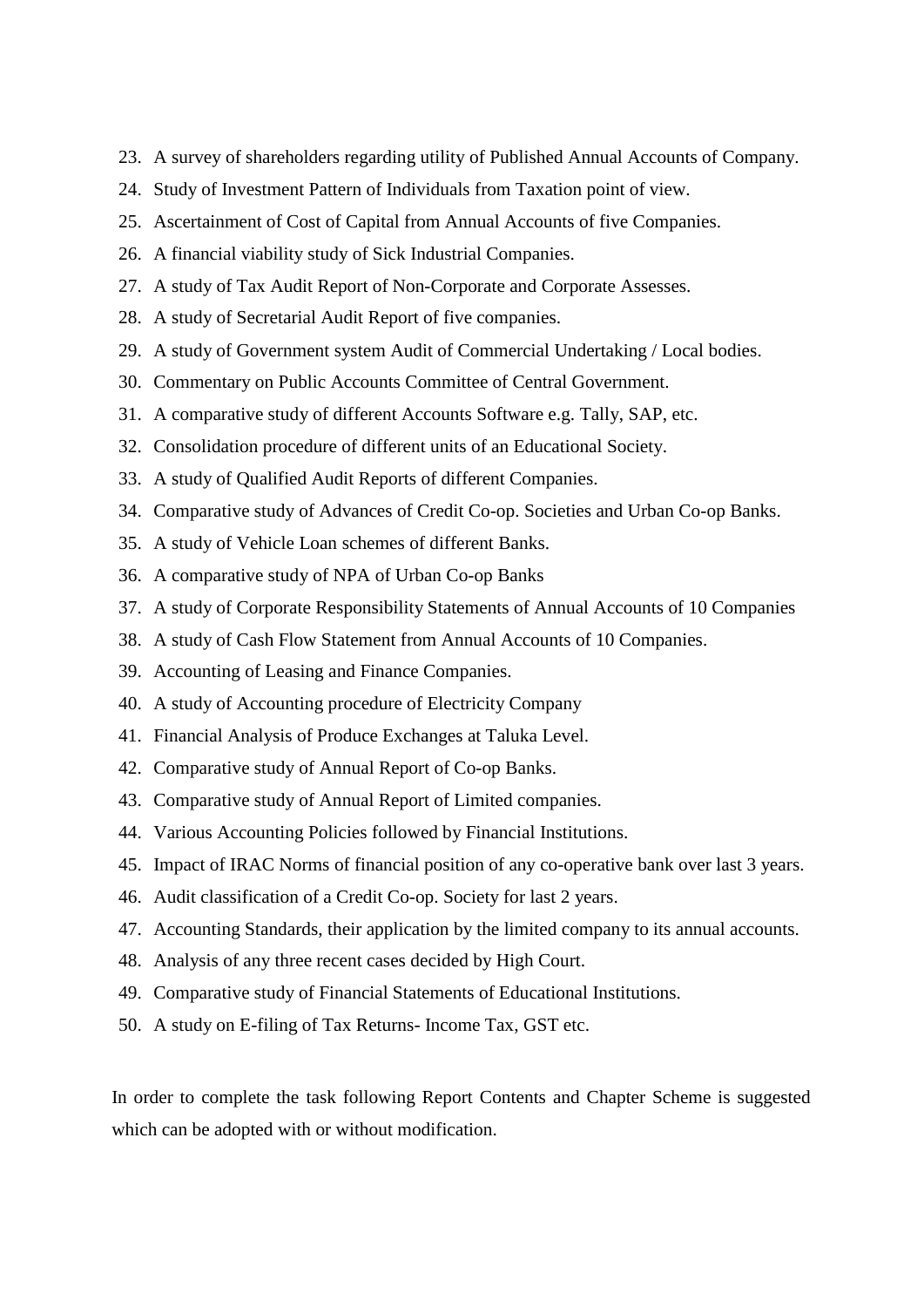#### **Report Contents:**

- Cover Page
- Company Certificate
- Guide Certificate
- Acknowledgement
- Declaration
- Executive Summary
- Annexure Questionnaire, Statistical Test Tables etc.
- Bibliography

# **Tentative Chapter Scheme:**

CHAPTER 1: INTRODUCTION AND RESEARCH METHODOLOGY CHAPTER 2: CONCEPTUAL STUDY AND REVIEW OF LITERATURE CHAPTER 3: COMPANY PROFILE AND DATA COLLECTION CHAPTER 4: DATA ANALYSIS AND INTERPRETATIONS CHAPTER 5: OBSERVATIONS AND FINDINGS, TESTING OF HYPOTHESIS CHAPTER 6: CONCLUSIONS AND SUGGESTIONS

**Note:**